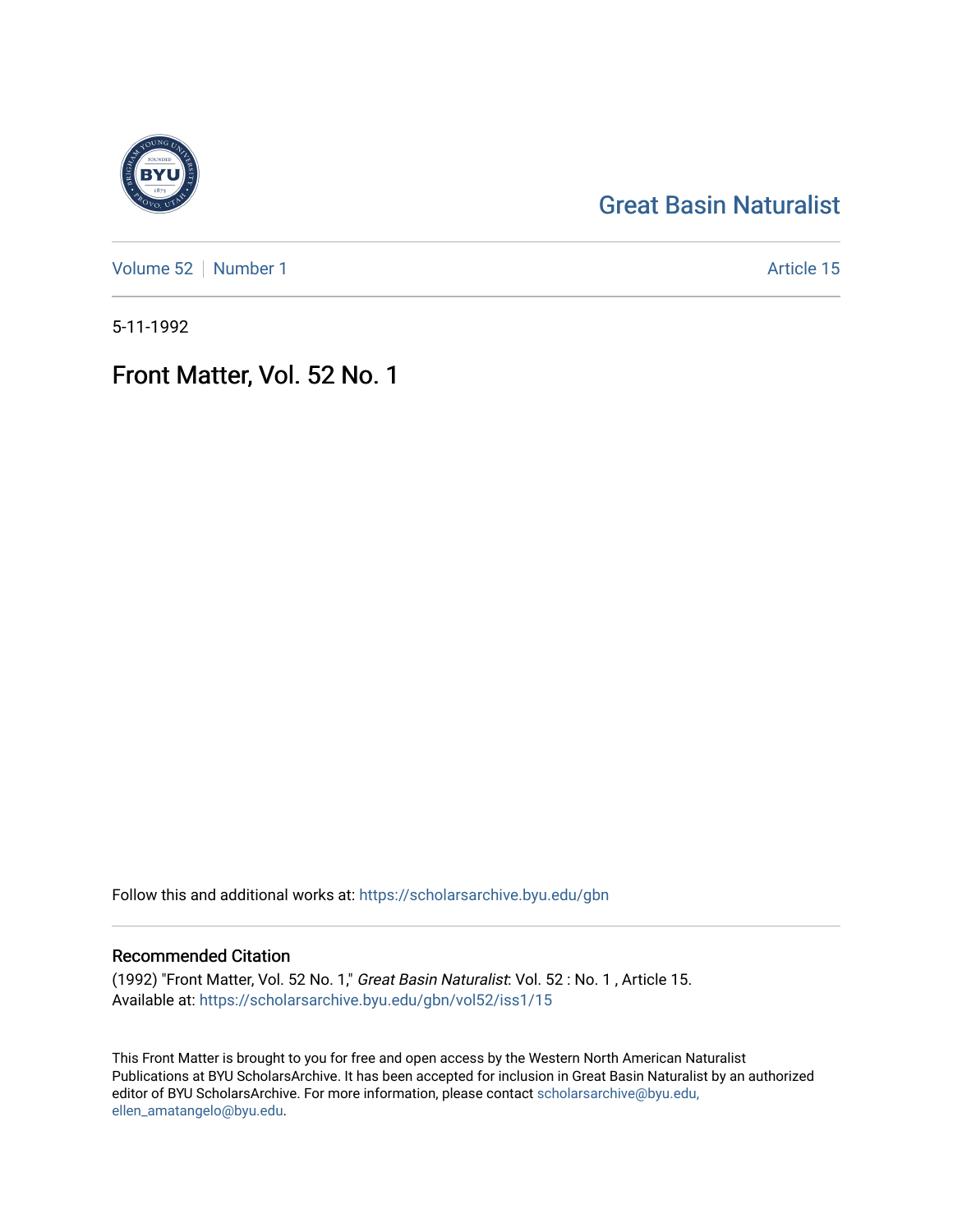# MCZ<br>C LIBRARY<sub>7</sub>  $\bf{T}$   $\bf{H}$   $\bf{E}$  and  $\bf{0}$  3 1993<sup>3</sup> HARVARD UNIVERSITY GREAT BASIN MURALIST

フトニ 3102



VOLUME 52 Nº 1 - MARCH 1992

BRIGHAM YOUNG UNIVERSITY